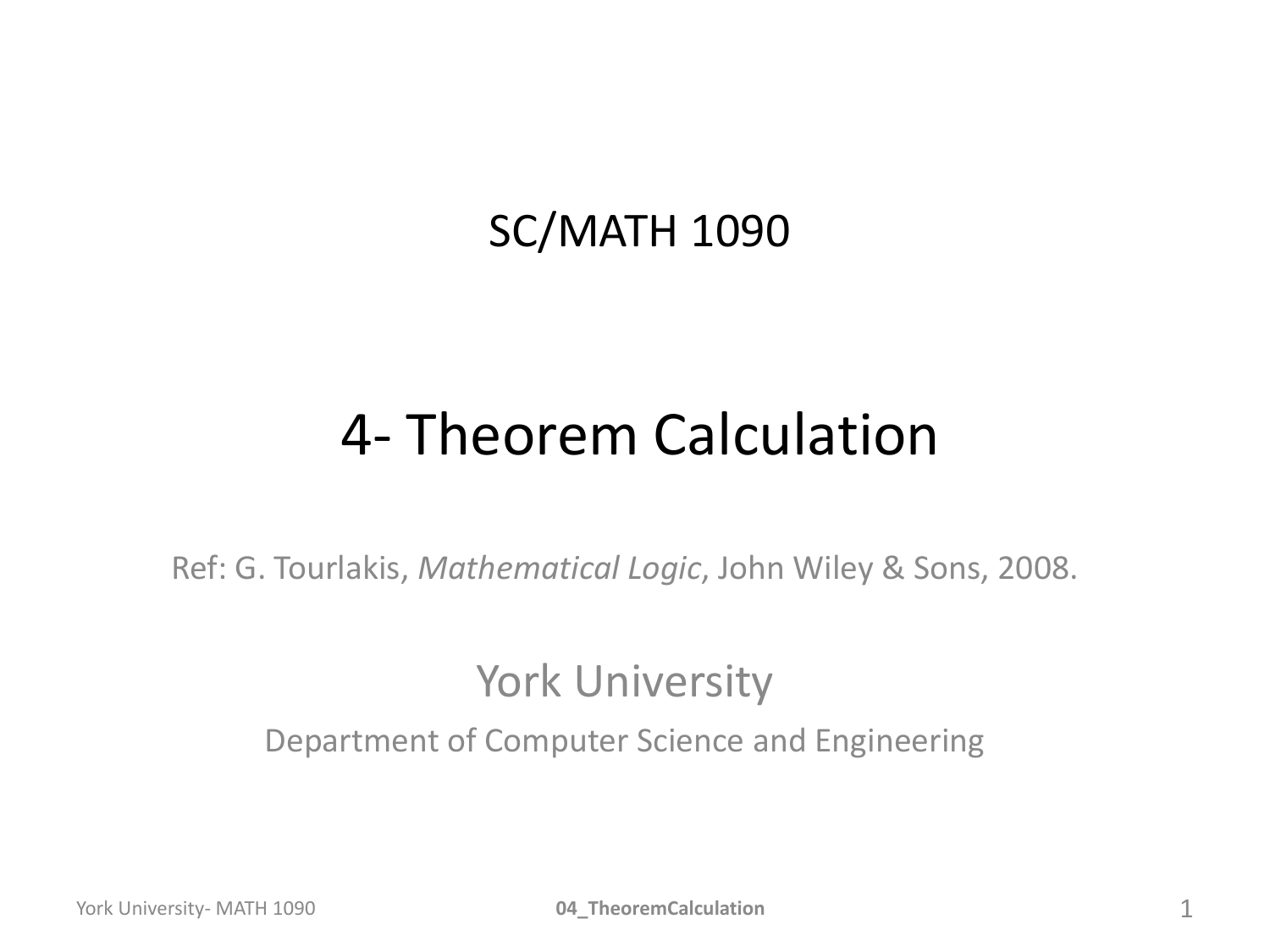## **Overview**

- Logical axioms
- Rules of inference
- Theorem Calculations, or Proofs
- Hilbert-style Proofs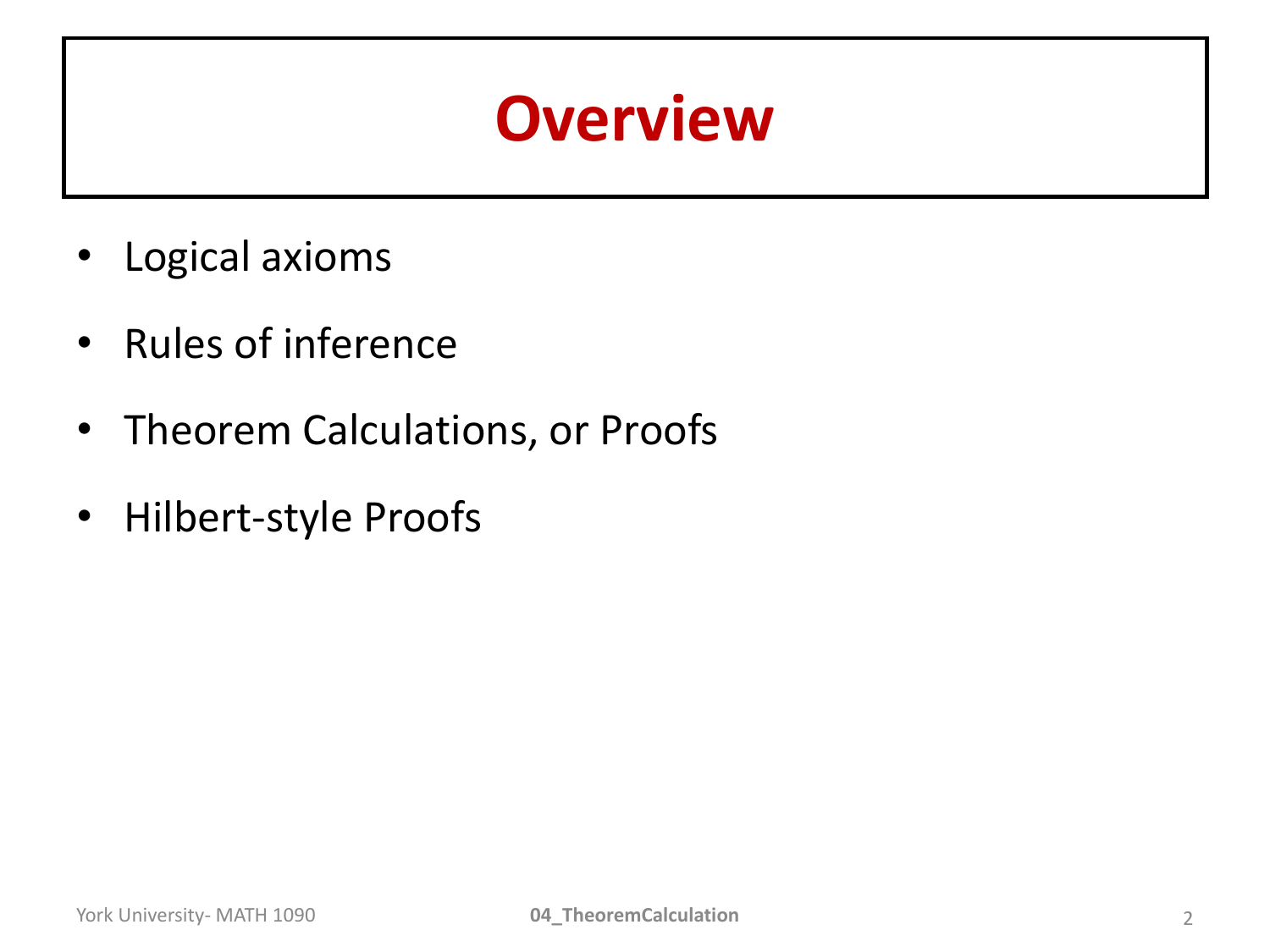## **Logical axioms of Boolean Logic**

| Properties of $\equiv$                               |                                                                                              |      |
|------------------------------------------------------|----------------------------------------------------------------------------------------------|------|
|                                                      | Associativity of $\equiv$ $((A \equiv B) \equiv C) \equiv (A \equiv (B \equiv C))$           | (1)  |
|                                                      | <b>Symmetry of</b> $\equiv$ $(A \equiv B) \equiv (B \equiv A)$                               | (2)  |
| Properties of $\perp, \perp$                         |                                                                                              |      |
|                                                      | $T$ vs. $\perp$ $T \equiv \perp \equiv \perp$                                                | (3)  |
| Properties of $\neg$                                 |                                                                                              |      |
| Introduction of $\neg A \equiv A \equiv \bot$        |                                                                                              | (4)  |
| Properties of $\vee$                                 |                                                                                              |      |
|                                                      | Associativity of $\vee$ $(A \vee B) \vee C \equiv A \vee (B \vee C)$                         | (5)  |
| <b>Symmetry of</b> $\vee$ $A \vee B \equiv B \vee A$ |                                                                                              | (6)  |
| Idempotency of $\vee$ $A \vee A \equiv A$            |                                                                                              | (7)  |
|                                                      | Distributivity of $\vee$ over $\equiv$ $A \vee (B \equiv C) \equiv A \vee B \equiv A \vee C$ | (8)  |
| Excluded Middle                                      | $A \vee \neg A$                                                                              | (9)  |
| Properties of $\wedge$                               |                                                                                              |      |
|                                                      | Golden Rule $A \wedge B \equiv A \equiv B \equiv A \vee B$                                   | (10) |
| Properties of $\rightarrow$                          |                                                                                              |      |
|                                                      | <b>Implication</b> $A \rightarrow B \equiv A \vee B \equiv B$                                | (11) |
|                                                      |                                                                                              |      |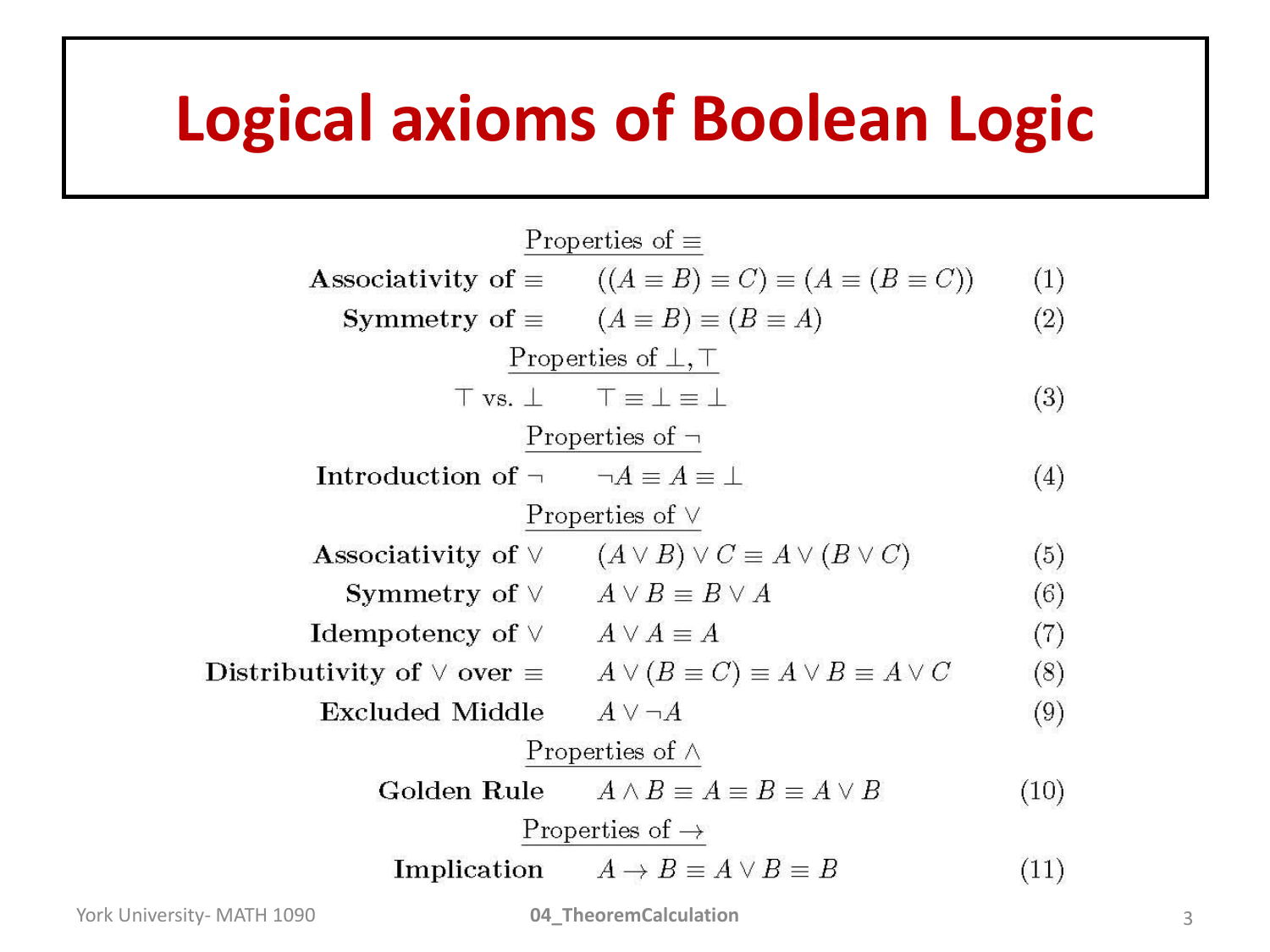# **Axioms**

- We will use the capital Greek letter "lambda",  $\Lambda$ , to denote the set of all **logical axioms**.
- Note that since the logical axioms (shown in previous slide) are schemata,  $\Lambda$  is infinite.
- All **assumptions or hypotheses** for a specific problem, are called **special axioms** or **nonlogical axioms** and are denoted by "gamma",  $\Gamma$ .
- Note that  $\Gamma$  is not fixed.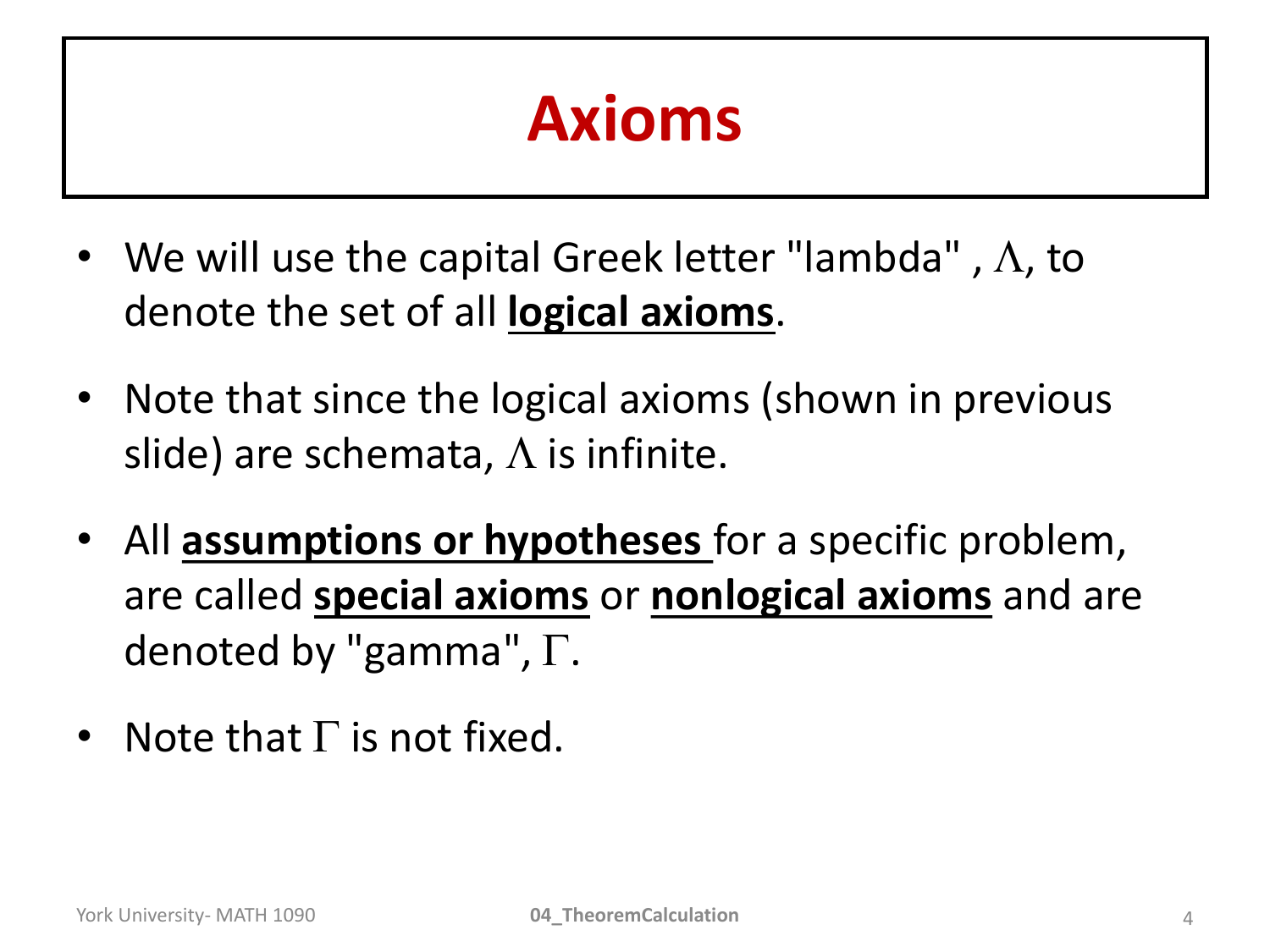## **Primary Rules of Inference**

$$
A, A \equiv B
$$
  
\n
$$
B
$$
  
\n
$$
Eqn
$$
  
\n
$$
Eqn
$$
  
\n
$$
Eqn
$$
  
\n
$$
Eqn
$$
  
\n
$$
Eqn
$$
  
\n
$$
Eqn
$$
  
\n
$$
Eqn
$$
  
\n
$$
Eqn
$$
  
\n
$$
Eqn
$$
  
\n
$$
Eqn
$$
  
\n
$$
Eqn
$$
  
\n
$$
Eqn
$$
  
\n
$$
Eqn
$$

- The numerator shows the **premises**, **hypotheses**, or **assumptions**.
- The denominator shows the **conclusion** or **result** of the rule.
- The first rule is the rule of Equanimity or Eqn.
- The second rule is the Leibniz rule or Leib.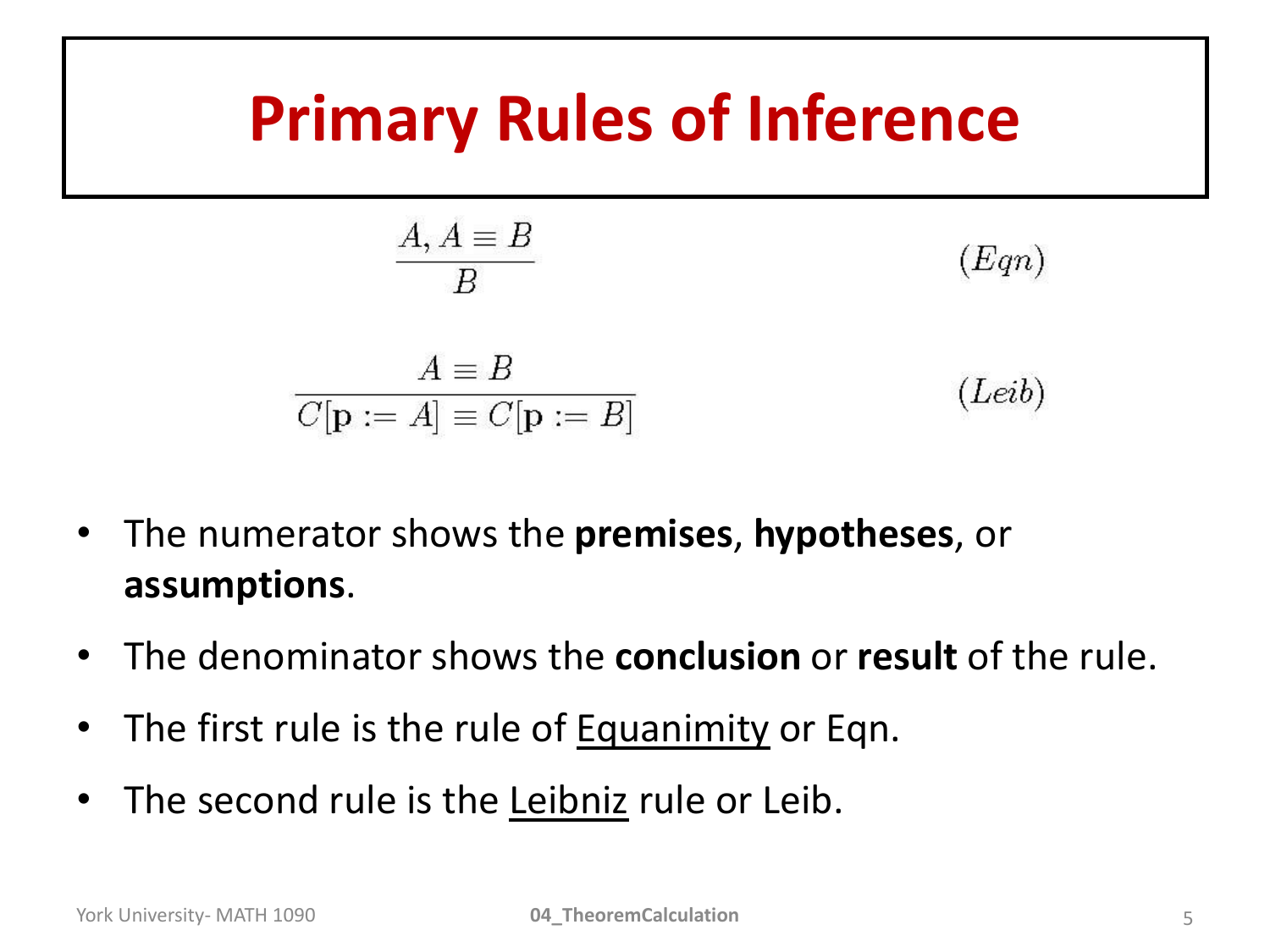# **Theorem Calculations, or T-Proofs**

- Let  $\Gamma$ be a given set of formulae (our assumptions)
- A theorem-calculation (or proof) from  $\Gamma$  is any finite (ordered) sequence of formulae that can be written following these rules:
	- We may write a formula from  $\Lambda$  or  $\Gamma$  at any step
	- 2. We may write the denominator of an *instance of an inference rule*, provided all formulae in the numerator (of the same instance) have been written in a previous step.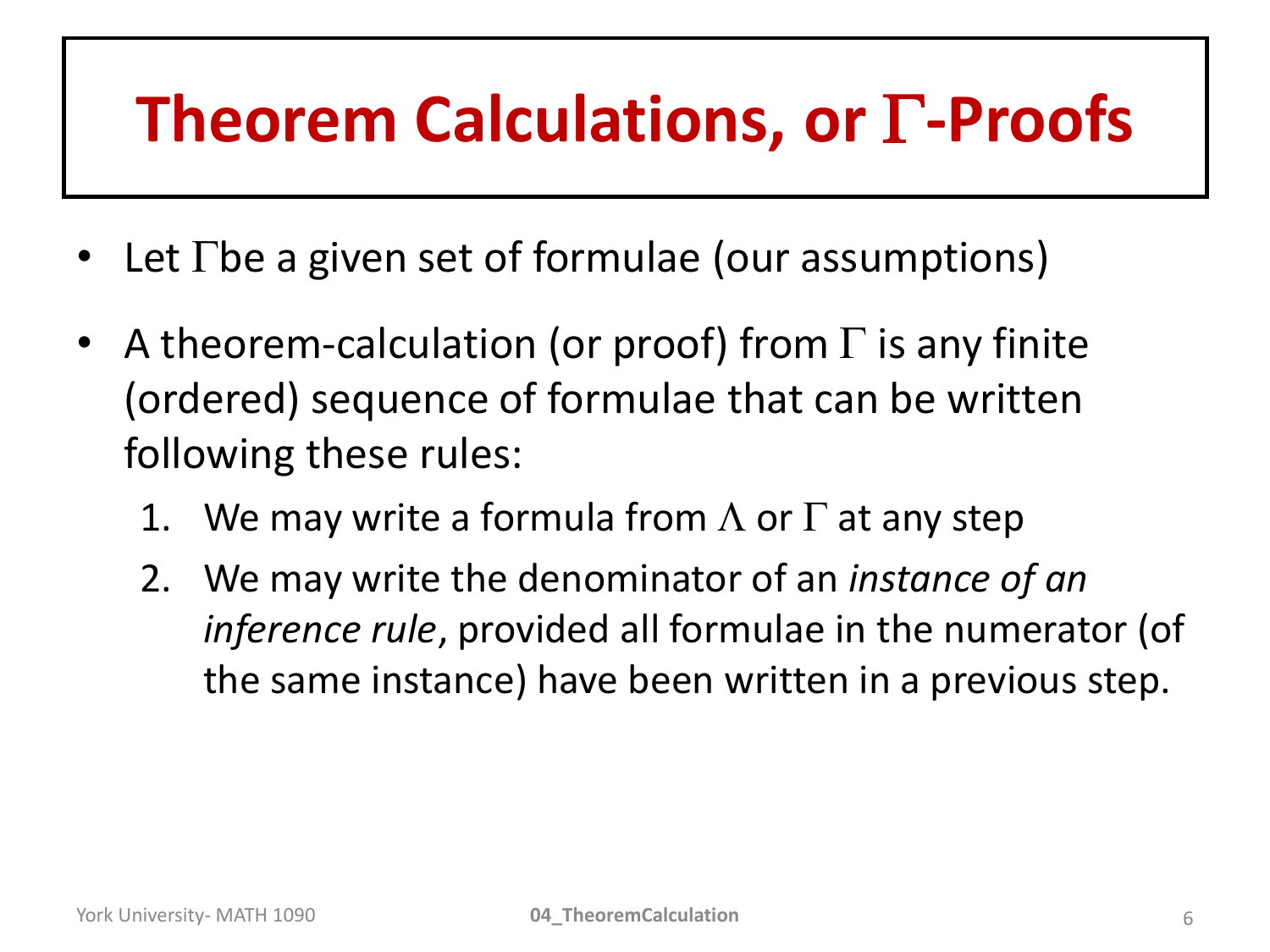## **Theorem**

- **Definition. (Theorems)** Any formula A that appears in a  $\Gamma$ -proof is called a  $\Gamma$ -theorem. This is denoted by  $\Gamma \vdash A$ .
	- The above proof is said to prove A from  $\Gamma$ .
	- If  $\Gamma = \emptyset$  (empty set), we write  $\vdash A$ , and call A just a theorem or an absolute theorem, or logical theorem.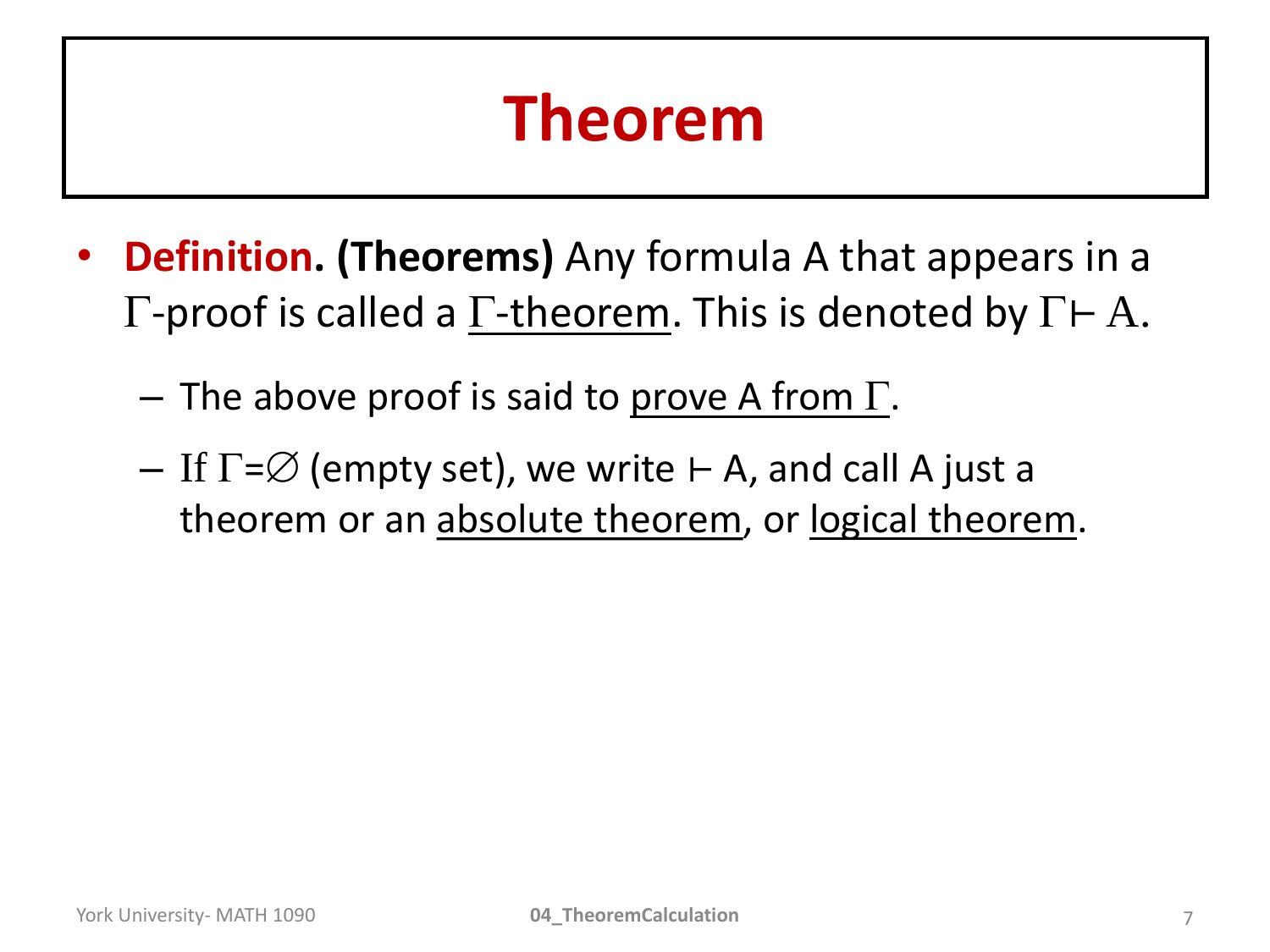## **Hilbert-Style Proof - framework**

- To Prove  $\Gamma$  ⊢ A:
	- $(1)$  ...... <annotation>
	- $(2)$  ...... <annotation>

(n)  $A \sim$  <annotation>

Steps in a theorem calculation

- Annotations explain the step written in a proof.
- In a Hilbert style proof, conclusion appears at the last step (although by definition, it is not wrong to have more (unnecessary!) steps).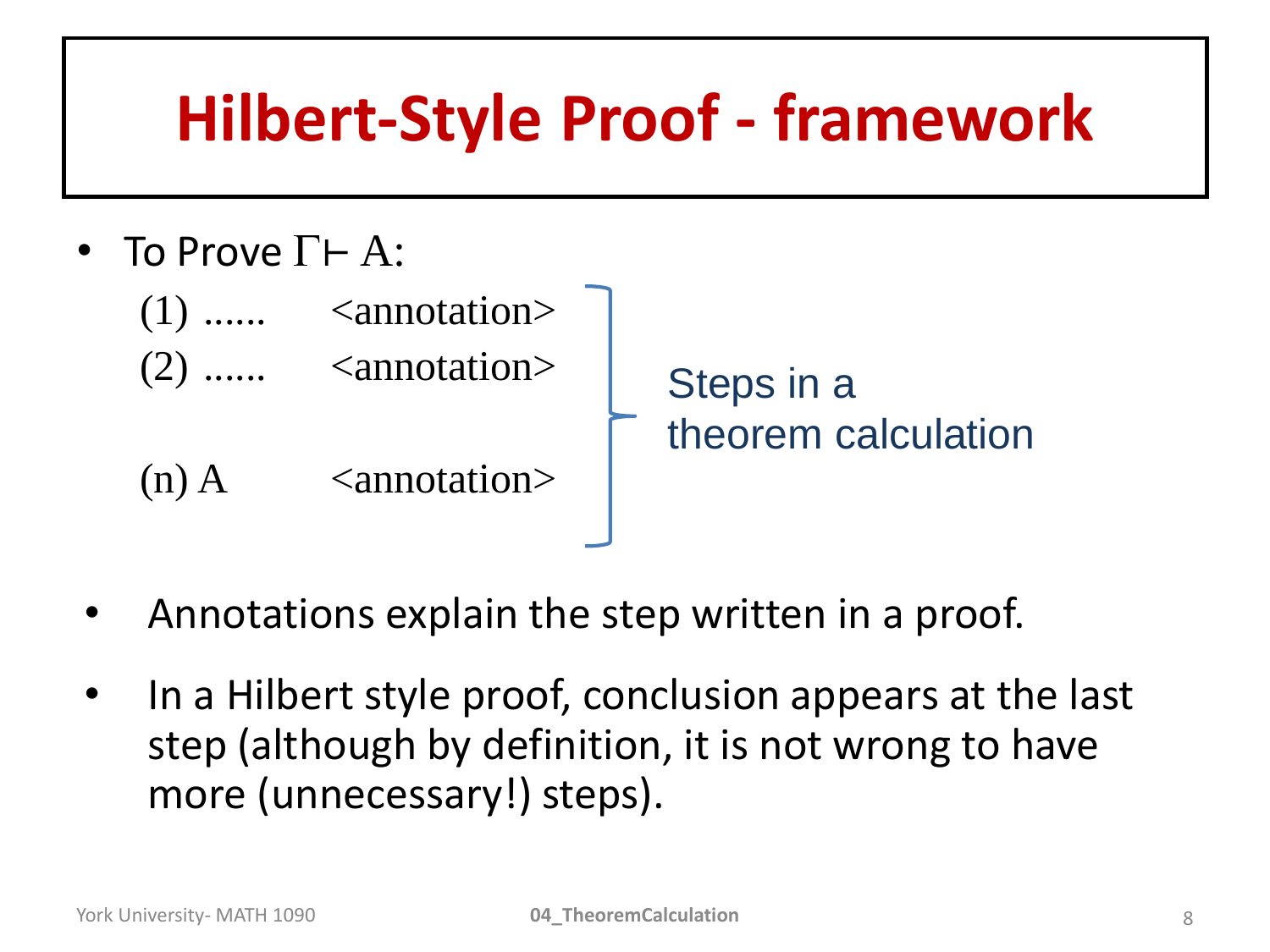## **Some simple theorems**

- a)  $\vdash A \lor \neg A$
- b)  $A \vdash A$
- c) A,  $A \equiv B + B$
- d)  $A = B \vdash C[p:=A] \equiv C[p:=B]$
- e)  $A \equiv B$ ,  $B \equiv C + A \equiv C$  **Transitivity** 
	-

f)  $\vdash A \equiv A$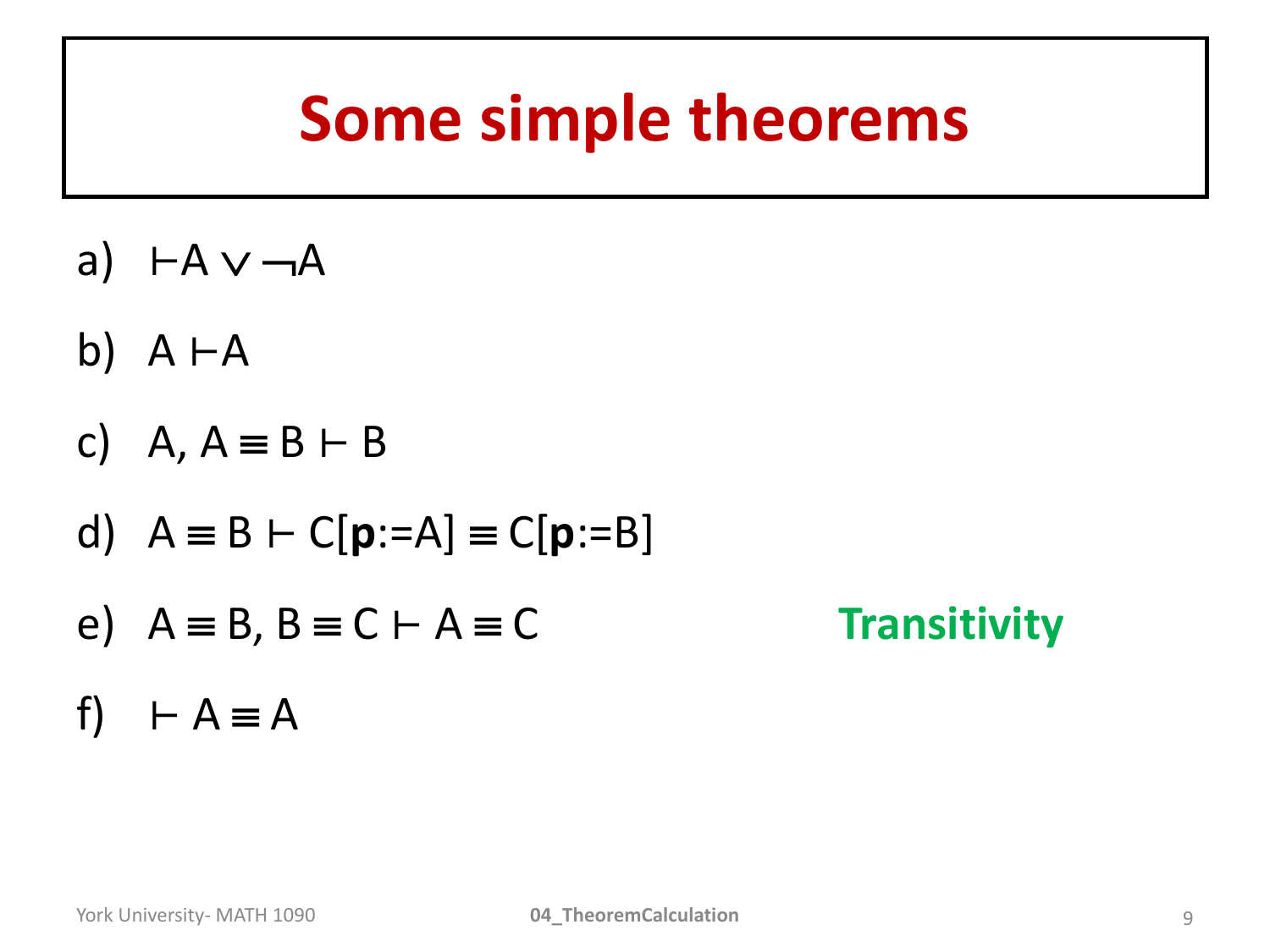## **Strengthening metatheorems!**

- **Metatheorem. (Hypothesis Strengthening)** If  $\Gamma \vdash A$  and  $\Gamma \subset \Delta$ , then also  $\Delta \vdash A$ .
	- If  $\vdash A$ , then also  $\Gamma \vdash A$  for any set of formulae  $\Gamma$ .
- **Metatheorem. (Transitivity of** ⊢**)** Assume we have  $\Gamma \vdash B_1$ ,  $\Gamma \vdash B_2$ , ...,  $\Gamma \vdash B_n$ and  $B_1, B_2, ..., B_n \vdash A$ Then  $\Gamma \vdash A$ .
- **Corollary.** If  $\Gamma \cup \{A\}$  B and also  $\Gamma \vdash A$ , then  $\Gamma \vdash B$ .
- **Corollary.** If  $\Gamma \cup \{A\}$  B and also  $\vdash A$ , then  $\Gamma \vdash B$ .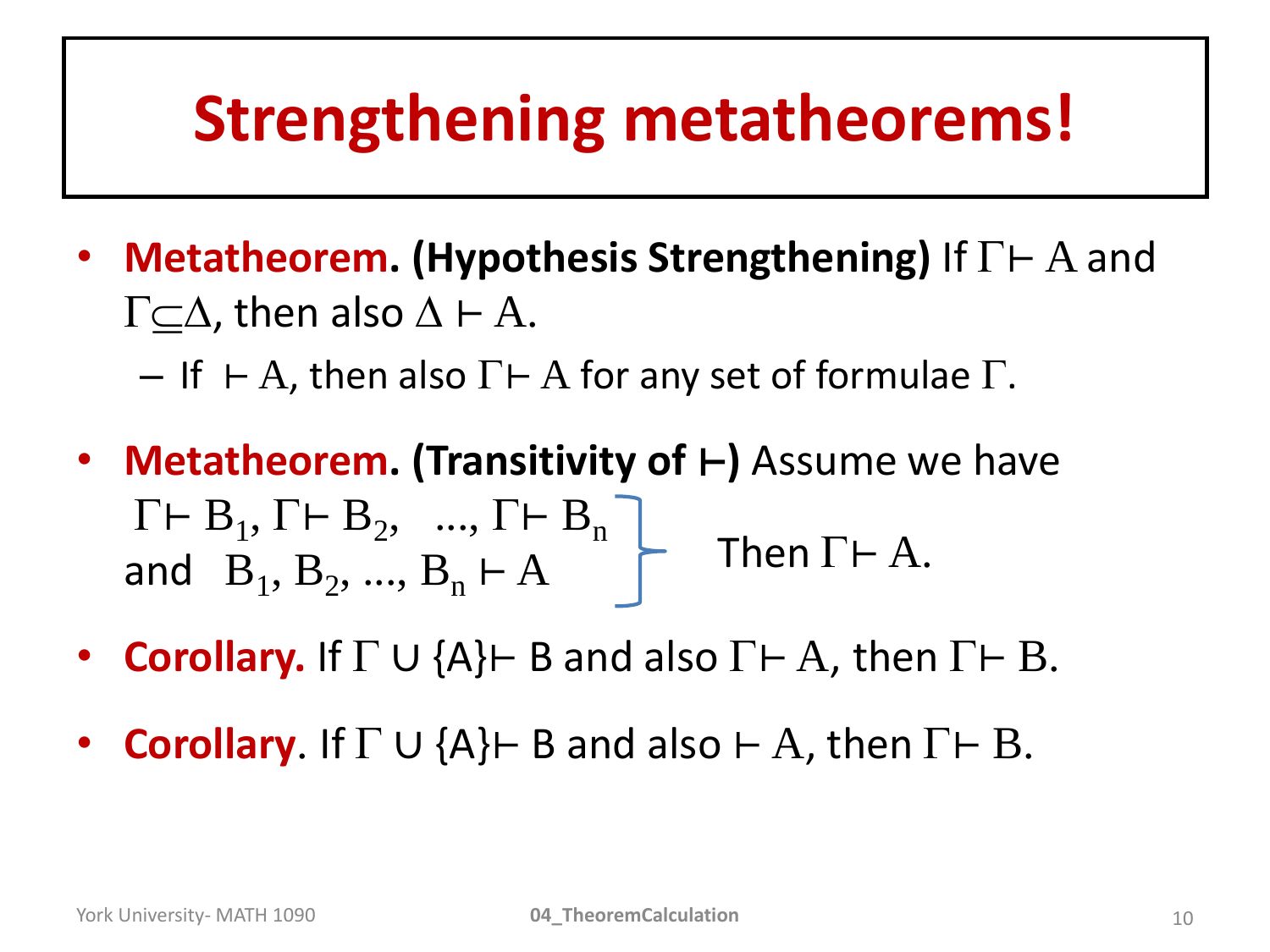## **More tools for our toolbox**

- a) B,  $A = B \vdash A$  **The other Eqn!**
- b)  $\vdash \bot \equiv \bot$
- c)  $⊩ T$
- d)  $C[p:=A]$ ,  $A \equiv B \vdash C[p:=B]$  **Eqn + Leib merged**
- e)  $\vdash (A \equiv (B \equiv C)) \equiv ((A \equiv B) \equiv C)$
- f)  $\vdash A \equiv A \equiv B \equiv B$ 
	- $\vdash \bot \equiv \bot \equiv \bot \equiv B \equiv B$
	- $\vdash A \equiv A \equiv 1 \equiv 1$